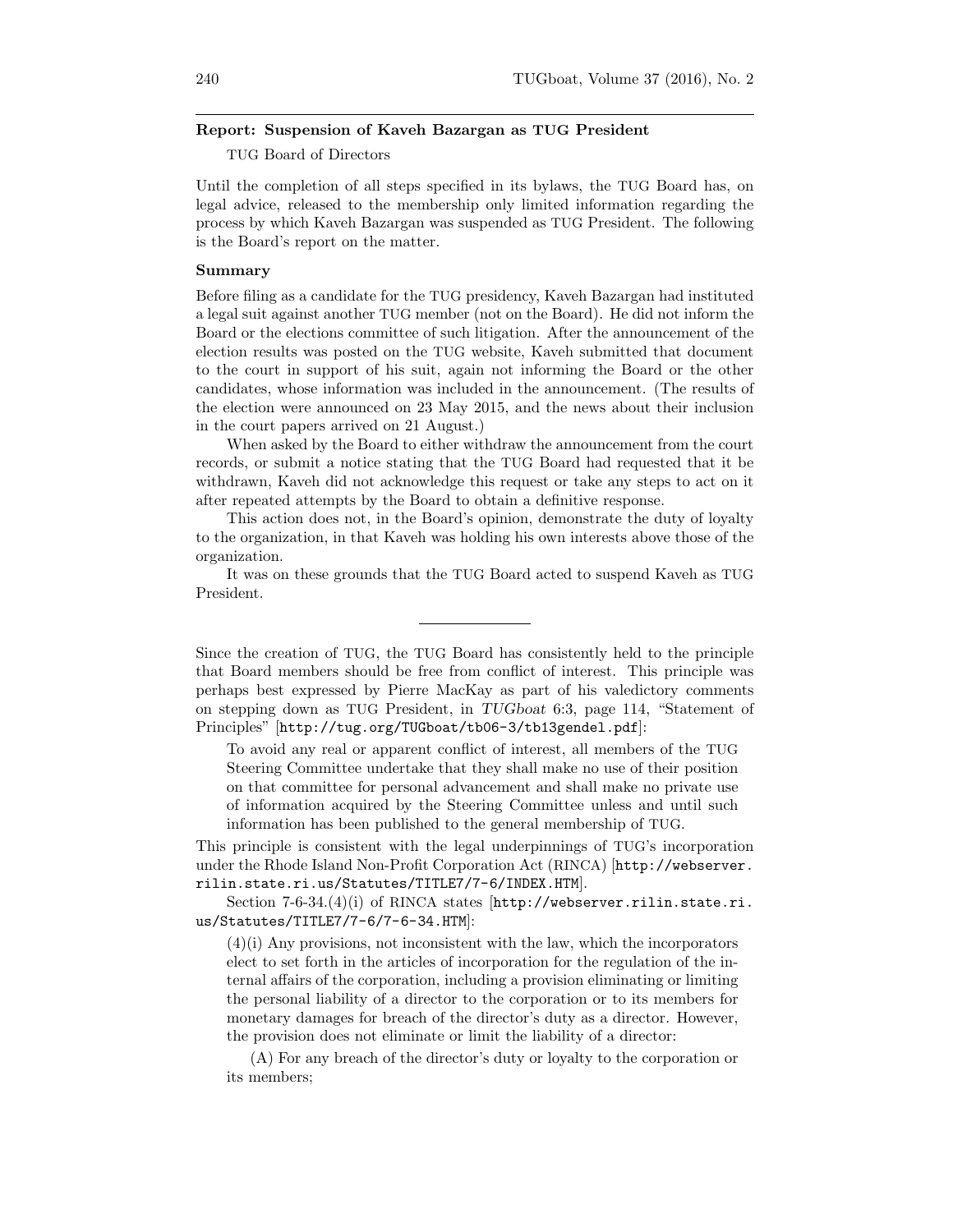Loyalty is well defined in corporate law as the duty of an individual to hold the interests of the organization above personal interests.

Kaveh Bazargan submitted papers for his candidacy for TUG President in January 2015. At that time he was already involved in a legal dispute in India, which began no later than 2014, with another TUG member (not on the Board); however, this was not made known to either the TUG Board or to the Board members charged with setting up the election. On 21 August 2015, the TUG member who was the target of the suit sent a message to the Board containing the information that the TUG election announcement [http://tug.org/election/2015/candidates. html] had been presented by Kaveh to the court as part of the documents supporting his (Kaveh's) case. The relevant part of this message reads:

4. Kaveh has used the results of the recent TUG elections as well as the names and statements of other members of the board to back his claims by including these as part of the documents filed in court on behalf of the Plaintiff, which is himself.

Is this being done with the concurrence of the TUG Board?

This was indeed done without Kaveh having notified the Board, or asking the other individuals involved in the election for permission to place their information and pictures in court filings in a legal suit; although the election announcement had been publicly posted on the TUG website, Kaveh should have notified the Board of this action, and requested permission.

The Board acknowledged receipt of this message to its sender, but had no other correspondence with that TUG member on the subject.

We note that use of the position of TUG President for personal benefit would clearly be a conflict of interest. However, we do not know that this was stated directly to the court, only that the election announcement was submitted as part of Kaveh's evidence.

The question asking whether the notice had been submitted with the concurrence of the TUG Board was forwarded in a message to Kaveh, on 27 August 2015, along with the following request from the Board:

The answer to this is "no". None of the candidates whose material was submitted had any knowledge of this action until well after the documents were submitted, and, had they been asked for permission, their responses would have been "no". It is our request to you that the election statements be withdrawn from the court filings, if possible; if not possible, a note should be added that the TUG Board has made such a request for removal.

This direct request was never acknowledged by Kaveh; instead, his responses skirted the issue. On 28 August he replied:

It's suddenly becoming clear to me!! There has been a misunderstanding. Allow me to explain.  $[\dots]$ 

Let me reiterate: TUG and TUG Board members are \*not\* involved in this case. They are not accused of anything and not endorsing anyone. My only intention is to prove I have been elected as the president of TUG. How else could I have done that?

 $\left[\ldots\right]$ 

The Board did not accept this as a reasonable explanation, and thus sent the following note on 3 September:

Kaveh - in your response, you neither affirmed nor denied our request (copied below). Please respond directly. Thanks.

[forwarded copy of the full message dated 27 August]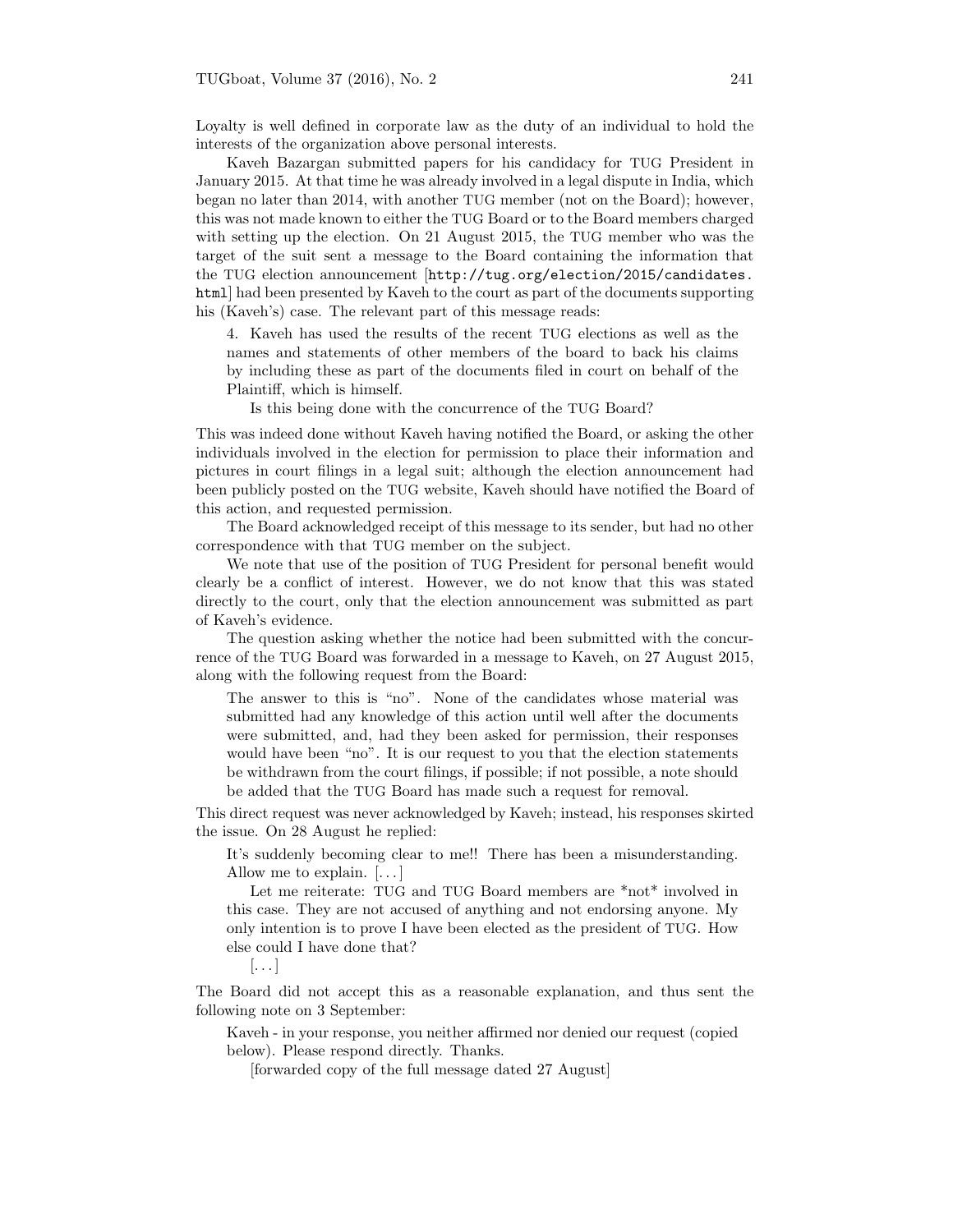On 16 September, the following request was received by the Board from Kaveh: I really want to put the matter of the 'grievances' to rest so that I can start contributing to TUG without distraction. I replied to your concern again last week. Please confirm that the grievance issue is now closed. In case the board believes it is not, then in the interests of TUG, I look forward to receiving the precise points as soon as possible so I can address them and we can all get on with our main task, namely making TUG even better than it is.

This was clear evidence that a serious disagreement existed, with no recognition by Kaveh that, in the Board's opinion, a line had been crossed. The Board waited, without communication with Kaveh regarding the matter, for a direct reply, which was never forthcoming. Board members discussed the matter in private email, and on 17 September the following notice (included here in full) was sent to Kaveh:

Date: Thu, 17 Sep 2015 19:30:45 -0400 From: TUG Board

Dear Kaveh,

Over the last several weeks the Board of Directors has deliberated intensely over the current situation. Here is our consensus opinion.

A lawsuit between TUG members concerning TEX-related activities is in itself a very unfortunate matter for the user group. Any such involvement by a TUG officer compromises TUG's standing in the community. As you know, the TEX Users Group is not a party in this suit. We cannot even give the appearance of having taken sides. The situation of the position of TUG President having been used for private matters in any manner is unacceptable to the Board. It is important for the community to keep their trust in TUG as an impartial organization representing all its members.

Thus, we think that your involvement in a lawsuit with another TUG member, while you are TUG president, concerning TEX-related activities is a conflict of interest. Recent events have shown that this conflict cannot be mitigated.

We do not see any way to resolve this situation while you are TUG President. Thus we think it would be in the best interests of TUG for you to take a leave of absence until the lawsuit and all related legal matters are settled, or to resign.

Please understand that this recommendation does not imply any judgement about you and your skills. We recognize the valuable contributions that you have made to TUG over the years. The Board is concerned only with the welfare of TUG and what it represents as an organization.

This decision has been very difficult for us all, and we hope you understand that we think this is the best route for the benefit of TUG.

TUG Board of Directors

As of 24 September, no response had been received from Kaveh, and this reminder was sent:

Kaveh — we sent our message a week ago. Can you please provide an ETA as to when you will reply? Thanks.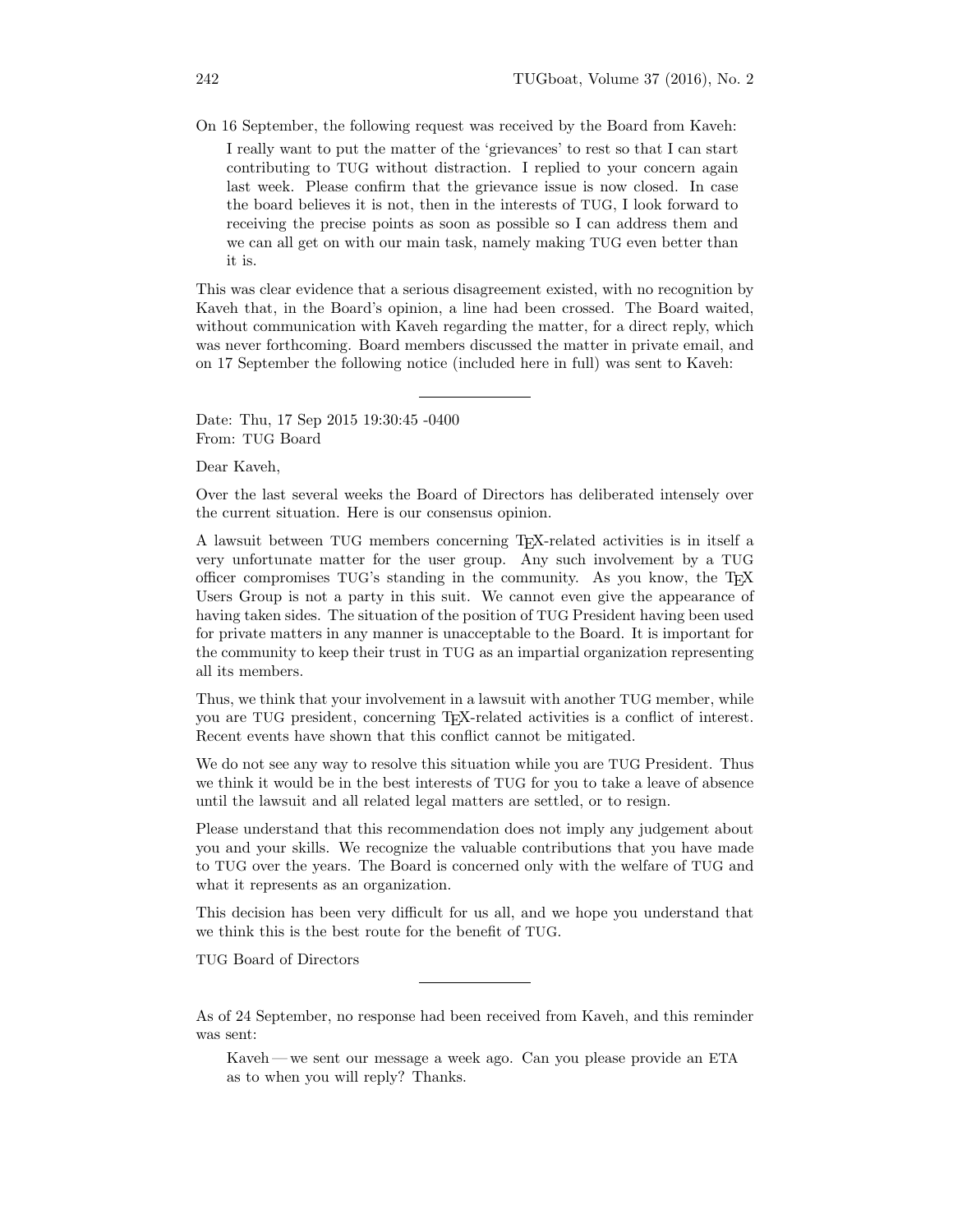Another reminder was sent on 28 September, with this warning:

We would like to hear from you before this Thursday, October 1. Otherwise we will need to consider possible next steps, including those in Article IV section 5 of the TUG bylaws.

Kaveh responded the same day, but made no acknowledgment of the Board's initial request regarding withdrawal of the election notice from the court documents. A motion for suspension was proposed, subject to a more congenial resolution. The next message from the Board to Kaveh was sent on 6 October:

Date: Tue, 6 Oct 2015 18:59:58 -0400 From: TUG Board

Kaveh,

The conflict is as already stated: as TUG president, you have a duty to represent all TUG members to the best of your ability (just as we do as TUG directors). It is not possible to fulfill this responsibility when you are involved in a lawsuit against another TUG member. Any decision made or initiative undertook by a TUG president while pursuing a lawsuit against another TUG member would, at the very least, appear to be tainted.

From your messages, apparently you do not agree that this is a problem. Nevertheless, after lengthy and careful deliberation, including taking your responses into account, the required majority of the board has concluded that your presidency must be suspended because of this.

We think it would be better both for TUG and for you if this outcome was announced as your decision. If you agree, we could announce that after a discussion with the board you generously decided to step down to avoid the distraction of a pending lawsuit from interfering with TUG business.

However, if you disagree, we will publish this decision as ours after Thursday, October 8.

Sincerely, TUG directors

On 10 October, Board member Steve Grathwohl had a Skype conversation with Kaveh, urging him to voluntarily step aside. Kaveh refused. (Originally, two other Board members had agreed to participate in the Skype call, but at the only time Kaveh was available, they were not.) The Board voted without dissent for suspension, concluding that further discussion could not lead to a less severe outcome.

On 13 October, the Board wrote to Kaveh:

[A]s we previously wrote to you, the required majority of the board has concluded that your presidency must be suspended because of the conflict of interest that we see, due to your pending legal actions. Since our attempts at mitigation have not been successful, the suspension is now effective. We greatly regret this outcome.

The Board, on the same day, also notified all members by email:

[...] We believe that TUG should not take sides, or even appear to take sides, in a law suit to which it is not a party.  $[\dots]$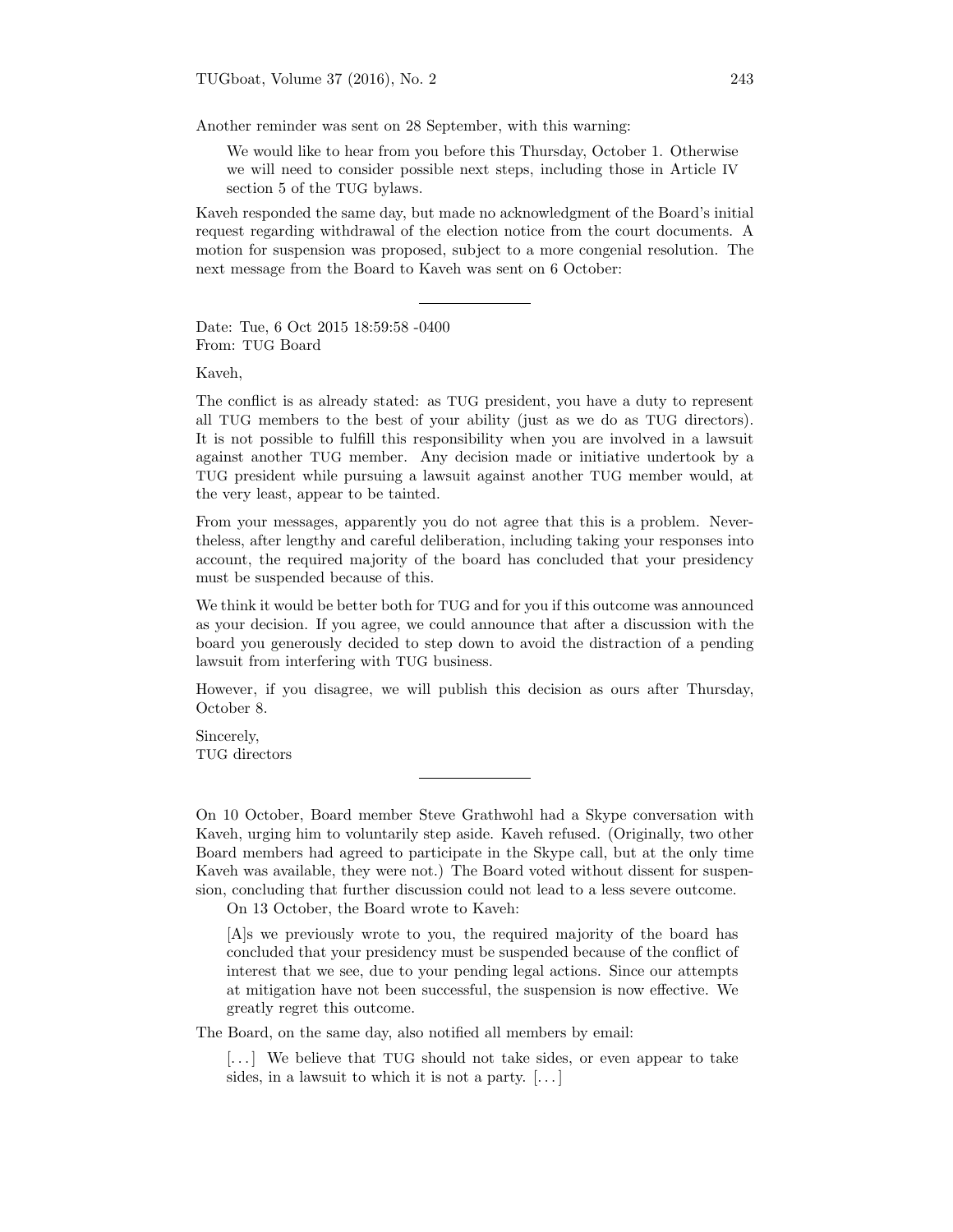Thus, we asked Kaveh to voluntarily suspend his presidency for the duration of the lawsuit and any related legal matters. We were not successful in convincing him that this would be best for TUG. Further, he neither made an explanation as to why he did not reveal the existence of the lawsuit at the time of the election, nor made any offer to mitigate its effects now.  $[\dots]$ 

The suspension became effective with this notification, 13 October 2015.

After several messages from Kaveh to the Board requesting an explanation, this message was sent on 21 October:

Date: Wed, 21 Oct 2015 17:14:44 -0400 From: TUG Board

Kaveh,

Since originally becoming aware of the issue, over several emails to you the Board has communicated, in detail, its concerns about the conflict of interest posed by having the TUG President embroiled in a lawsuit with another TUG member. The Board also expressed, very early on, its view regarding the difficulty of TUG being seen as impartial when the member statements for the election are entered as part of court documents supporting one side or the other. You did not accept those concerns.

We also conveyed to you, in writing, that we felt a voluntary resignation or leave of absence, initiated by you, would be the best course of action for TUG. When that effort also failed, a phone call was sought. This call was extended as a courtesy to you. Unfortunately for all of us, this didn't work in the way we hoped for.

Sincerely, TUG directors

According to Bylaws Section IV.5, a suspended Director "shall have an automatic right of appeal, which must be exercised within 60 days of delivery of notification of suspension." (Sixty days from 13 October is 12 December.) If the appeal is rejected, the suspended Director has the right to appeal to the members in the Annual General Meeting.

Kaveh sent a letter of appeal by email on 10 December. Owing to the size of attachments to the message, it was delayed for several days; however, the original timestamp was accepted as the effective date.

As with previous communications, the appeal did not acknowledge the Board's initial request of 27 August; it also implied that the suspension was invalid. This is the final item in the letter:

[. . . ] I trust and hope that legal proceedings between us can be avoided by the Board rescinding the purported notice and reinstating me as President of TUG with immediate effect. The Board should be aware that if this does not occur the only conclusion that I can draw is that there is a Board agenda to damage my interests. Accordingly, in that scenario, I will have no option but bring claims for defamation, damages for loss of reputation, breach of statutory duty and tortious interference. The Board is reminded that its members are personally liable for any expenses incurred in connection with the defence or reasonable settlement of any action to which a person is made party by reason of being a director by virtue of Article 10 of the Bylaws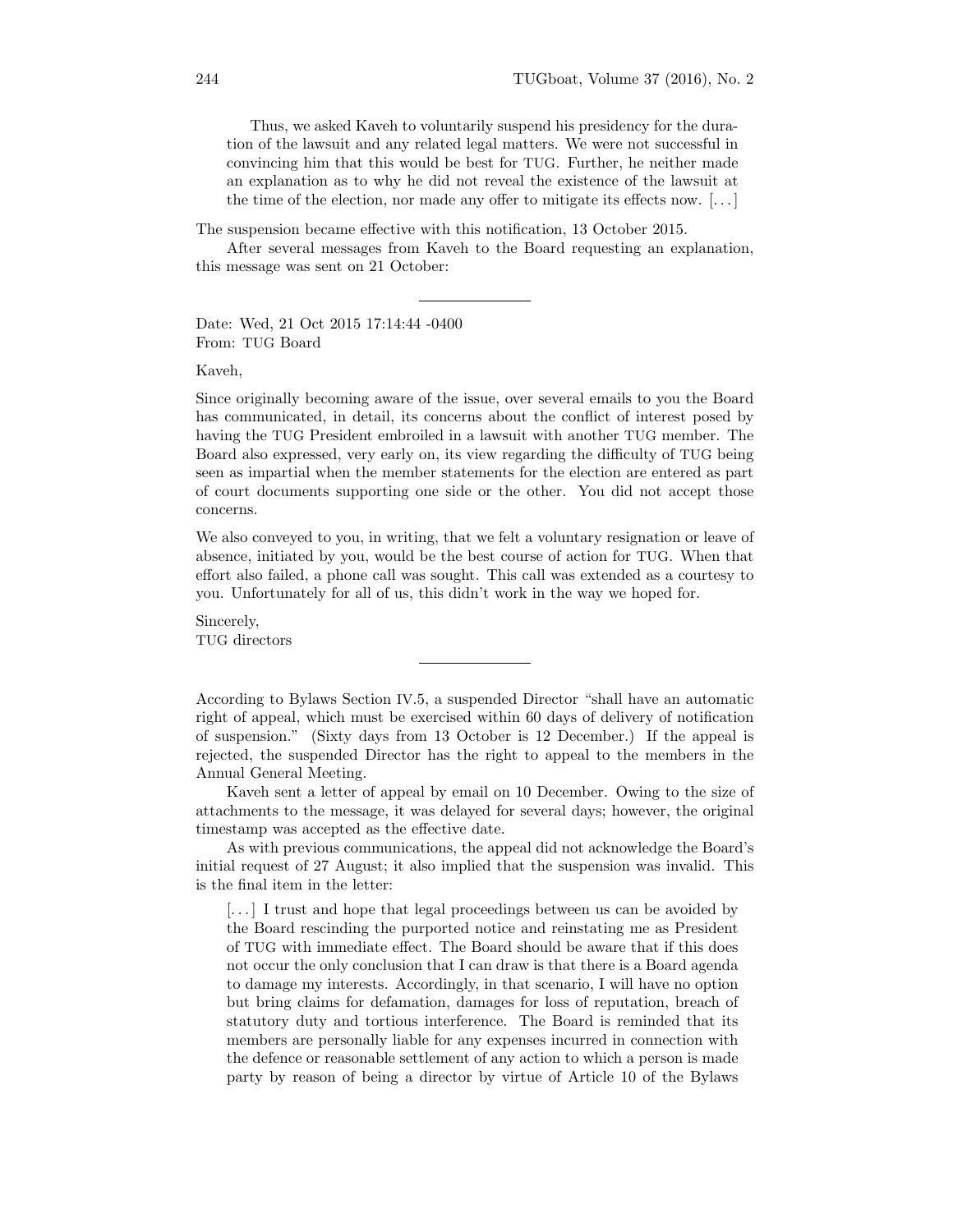and, like every member placed in this situation, I shall have no option but to defend my business interests.

In light of Kaveh's appeal letter, the Board believed it prudent to engage legal advice.

With the advice of counsel, the Board concluded that the appeal did not contain any substantive new information, and unanimously affirmed its prior vote. The affirmation of suspension was conveyed to Kaveh by TUG's lawyer on 10 February 2016. A notice to all members was sent on 17 February.

With the suspension, Jim Hefferon, as Vice President, assumed the role of acting President, effective until the issue was resolved.

In accordance with Section IV.5 of the Bylaws, a suspended Board member is provided the right of final appeal at the next Annual General Meeting (AGM). The onus is on the suspended member to register that appeal so that it can be included on the agenda for the AGM. When no such appeal request was received, on 8 July, as a courtesy, the TUG lawyer sent a message to Kaveh asking whether he intended to appeal, and requesting a response no later than 15 July. This date was chosen as it was the last date on which a notice could be sent to members announcing the business to be taken up at the AGM, scheduled for 26 July at 4:15 p.m.; Section III.5 of the Bylaws requires that notice of a meeting be sent no less than ten days before the meeting.

On 15 July, a reply was received from Kaveh, stating "This is to let you know that I have not yet decided on the matter."

On 15 July, a notice was sent to all members announcing the date and time of the AGM, with (in the absence of a decision from Kaveh) the stated purpose "to discuss normal business, including but not limited to, developing and implementing strategies designed to increase TUG membership." This notice was not required, as the date and time of the meeting had already been posted for several weeks as part of the conference schedule on the TUG website, but the formality was observed in deference to agitation on public non-TUG websites and other TFX forums.

At the conference early on the day of the AGM (26 July), Kaveh distributed a document entitled "Recent events in TUG" in which he set forth his point of view, and announced his resignation as President of TUG. He requested, and was granted, time at the AGM to make a brief personal statement. In this statement, he reiterated his resignation, with the reason being that even if he were reinstated, he would be faced with a Board that he could not work with.

Had the suspension come to a vote by the assembled TUG members, the two possibilities would have been: to uphold the suspension or to reinstate. Kaveh's decision to avoid the vote and leave the Board through resignation was recognized and accepted.

No mention is made in Kaveh's document "Recent events in TUG" regarding withdrawal of threats to sue the Board as a whole or its members as individuals. Therefore, the Board still believes that this is an active possibility, and must conduct the business of TUG accordingly.

The document distributed by Kaveh at the AGM is reproduced in full from the original, following this report. The Board does not agree with the points made in Kaveh's statement in the section "The TUG Board", but believes that every member is entitled to reach their own conclusions.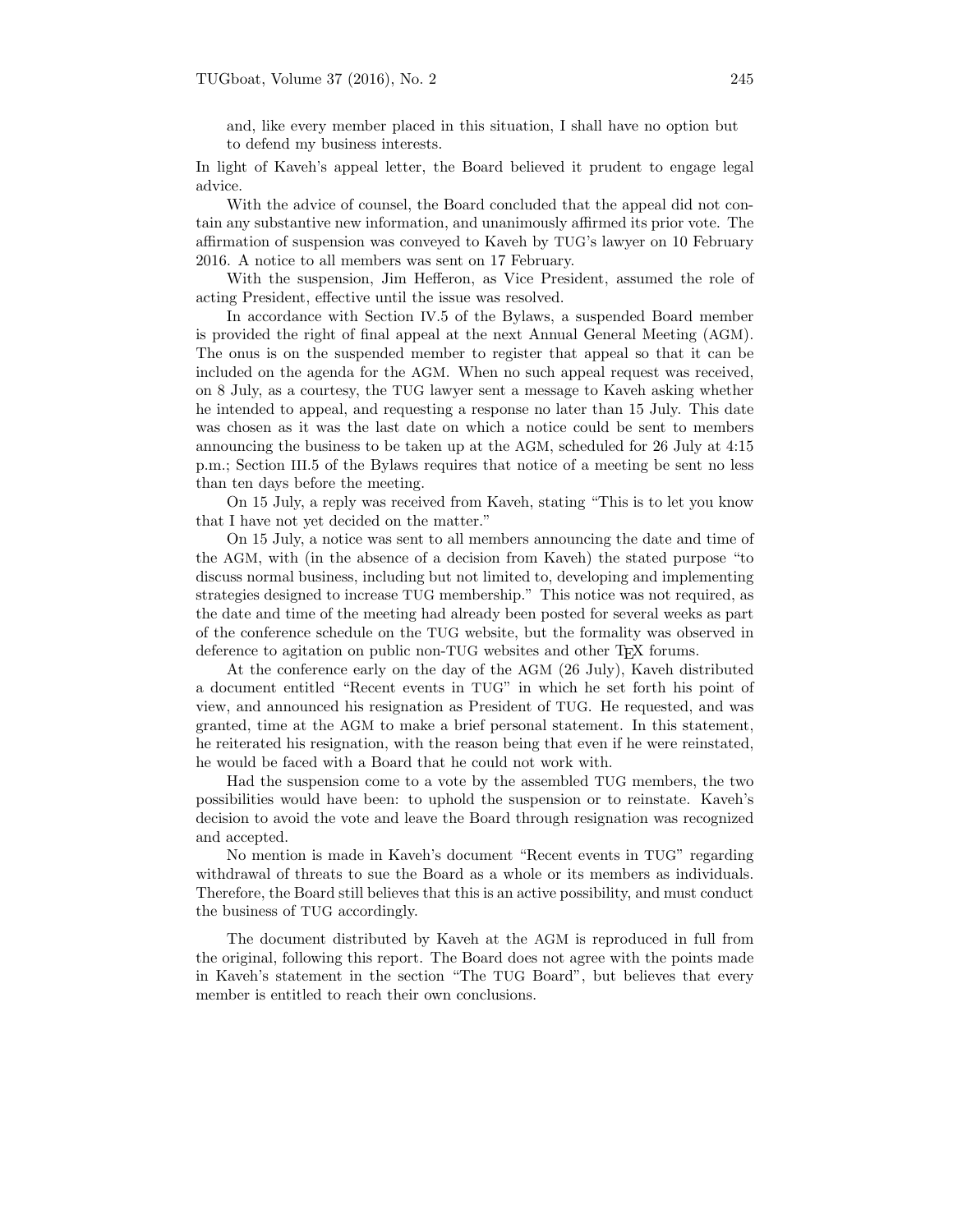# Recent events in TUG

## Mv background with TeX

I started using TeX in April 1983, just in time to write my PhD dissertation at Imperial College. I am officially the first TeX user at Imperial, and possibly first in UK. I attended my first TUG meeting exactly 30 years ago in Strasbourg. From the first time I used TeX I fell in love with it and my love has not diminished.

I started my business in 1988 in the UK, with TeX at the centre of the operation. After years of hard work the business is now established, with multiple offices, and major publishers as clients. TeX remains at the core of my business.

## **Giving back**

I feel a strong sense of gratitude to TeX and friends, their authors and the TeX community that shares my commitment to this marvellous technology. In recent years I have done what I could to "give back" to the TeX community, including presenting at TUG conferences, hosting two TUG meetings and sponsoring several, and recording no less than 14 TeX conferences, including the Toronto conference, free of charge. Last year, a few days before the 2015 TUG board elections, I had an epiphany  $-$  why not run for the presidency of TUG? I was aware of many opportunities for developing a stronger awareness of TeX in the publishing industry, and attracting funding for TeX projects and for this Group. What better way to give back than to use my influence in the publishing industry to raise the profile of TUG to where it deserves to be?

## The law suit

In 2014 I started proceeding that asked a court in India to resolve a dispute with a former business associate, over ownership of proprietary software. The details are probably not of interest to TUG members, but they are not a secret and I am happy to give more details if people are really interested. The dispute is unconnected with TUG.

### **Election as President**

I was nominated by TUG board member, Arthur Reuternauer, and threw my name in the ring just before the nomination deadline, with a clear agenda for change. When I was elected President by 307 votes to 110, I immediately made plans to deliver what I had promised.

#### The TUG Board

The members of TUG already know that the Board suspended me as President because of the lawsuit in India. Here are some facts that trouble and concern me about the Board's conduct.

- 1. They did not tell the TUG members that the other party in the lawsuit asked the Board to remove me as President.
- 2. They did not get legal advice before acting, and they have not published the legal advice TUG has since received.
- 3. The Board knew, when they suspended me, that I was addressing their concern about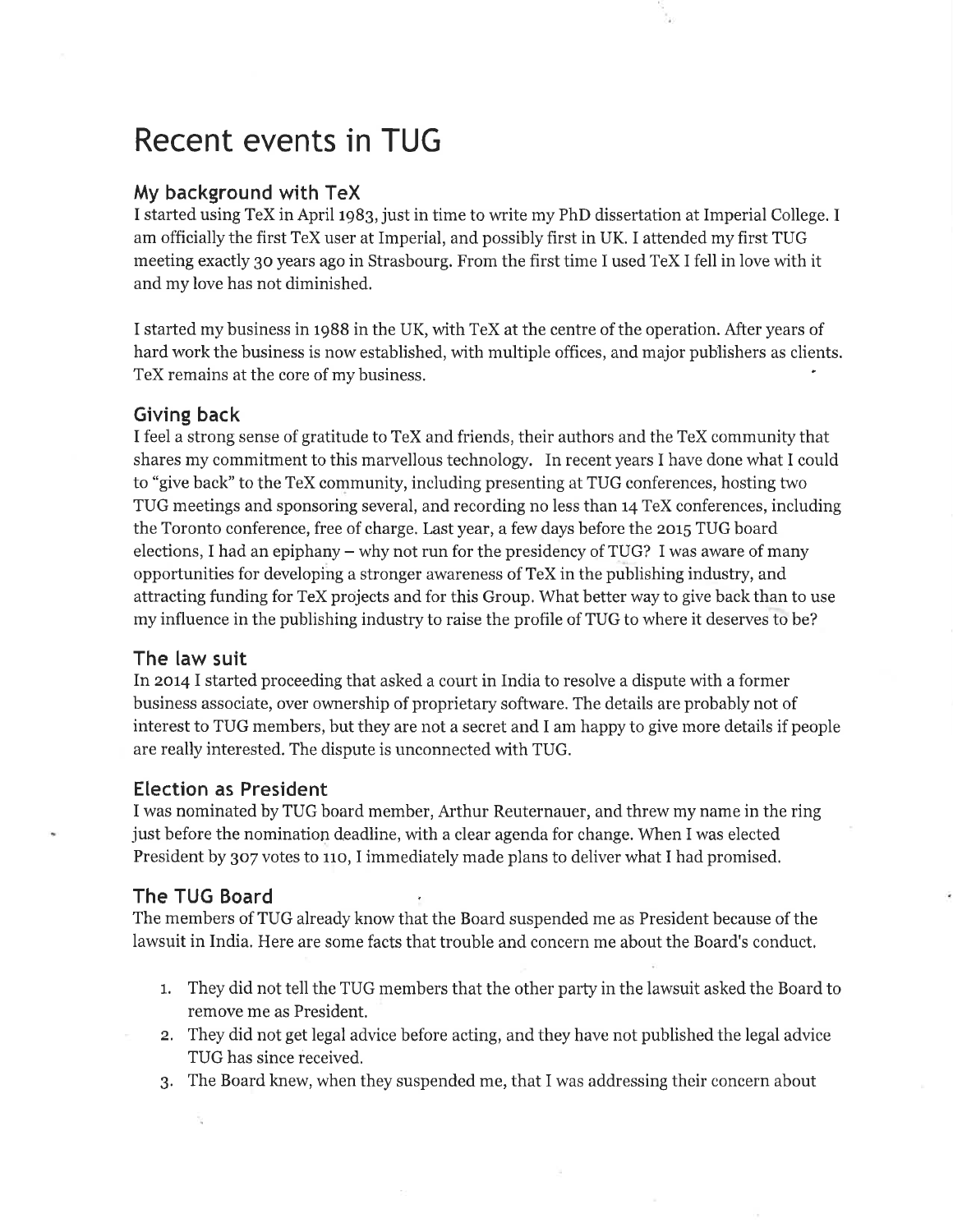TUG references in court papers. Their concern was that I had submitted as evidence the public TUG website page that announced the result of the 2015 election.

- 4. They did not follow the TUG bylaws regarding conducting meetings by email.
- 5. There are no minutes available relating to the suspension.
- 6. The principal ground for the suspension was the fact that the other party in the dispute over ownership happened to be a member of TUG.
- 7. In their response to my appeal, the previous principal ground stated at the outset was replaced by a lesser matter, namely concerns about court papers.
- 8. The Board's pressure on me to change my court evidence amounts to taking sides in the lawsuit, and may be legally improper.

## **Resignation**

Earlier today, I formally resigned as President of TUG.

I have asked the Board to allow me to make a brief personal statement explaining why at the TUG Annual Meeting, which is at 4.15pm today.

Kaveh Bazargan Former President of TUG 26 July 2016